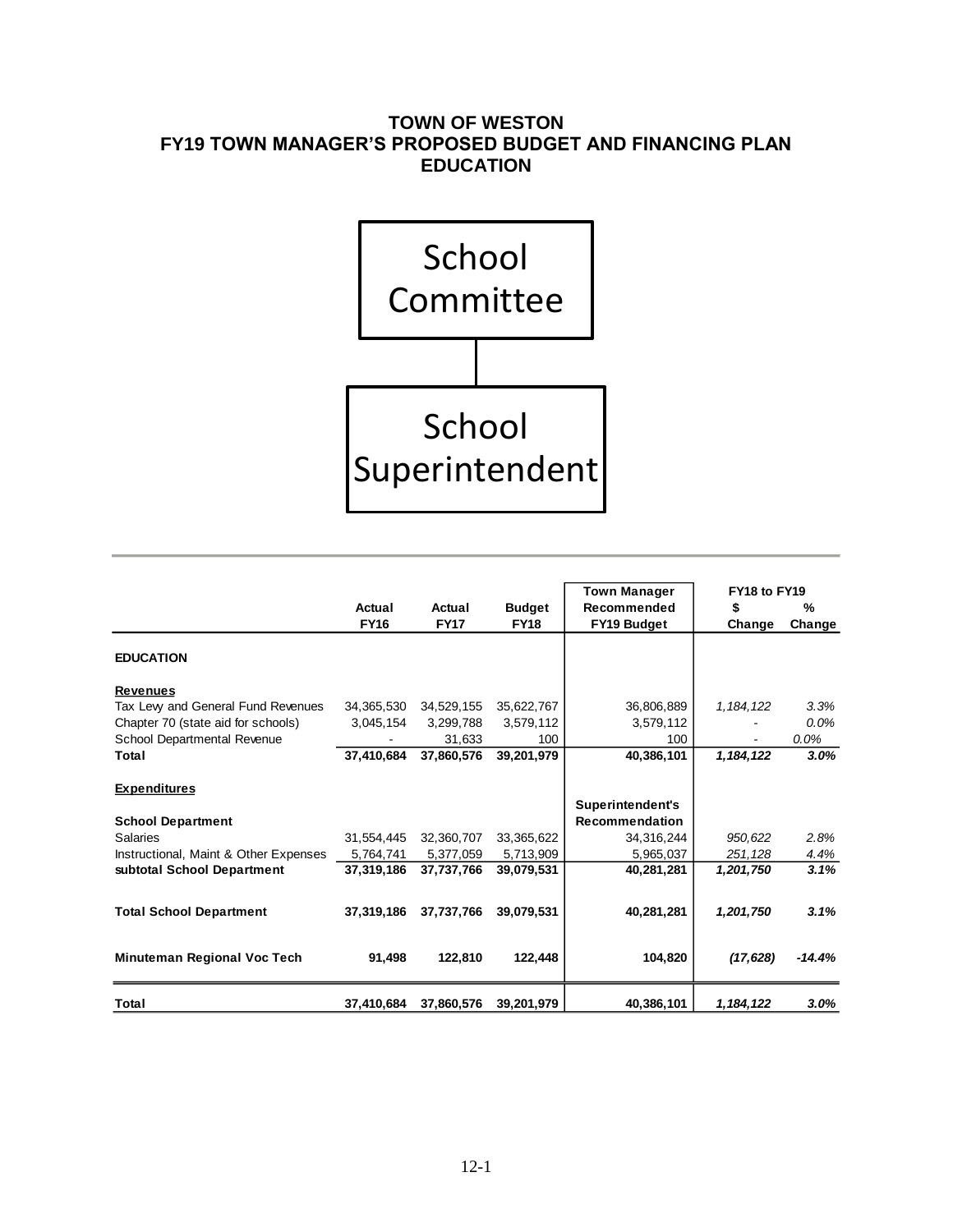#### **Town of Weston FY19 Town Manager's Proposed Budget**

## **EDUCATION: Weston School Department**

#### **Description of Services**

The Town Manager does not make a recommendation on this budget. Included here is the budget proposed by the Superintendent of Schools. The budget proposed by the School Committee is expected to be presented to the Finance Committee in March.

|                                                                               |                              |                                  |                                    |                                | <b>SUPERINTENDENT'S</b><br><b>RECOMMENDATION</b> |                          |                         | FY18 to FY19       |                    |
|-------------------------------------------------------------------------------|------------------------------|----------------------------------|------------------------------------|--------------------------------|--------------------------------------------------|--------------------------|-------------------------|--------------------|--------------------|
| <b>EDUCATION</b>                                                              | <b>ACTUAL</b><br><b>FY16</b> | <b>ACTUAL</b><br><b>FY17</b>     | <b>BUDGET</b><br><b>FY18</b>       | <b>DEPT REQ</b><br><b>FY19</b> | <b>LEVEL</b><br><b>SERVICE</b>                   | <b>NEW</b><br><b>REQ</b> | <b>TOTAL</b>            | æ                  | %<br>Change Change |
| <b>School Department</b><br>Salaries<br>Instructional, Maint & Other Expenses | 31.554.445<br>5.764.741      | 5.377.059                        | 32,360,707 33,365,622<br>5.713.909 | 34.316.244<br>5.965.037        | 34.316.244<br>5.965.037                          | ٠<br>۰                   | 34.316.244<br>5.965.037 | 950,622<br>251.128 | 2.8%<br>4.4%       |
| <b>Total School Department</b>                                                |                              | 37,319,186 37,737,766 39,079,531 |                                    | 40,281,281                     | 40.281.281                                       |                          | 40.281.281              | 1.201.750          | 3.1%               |